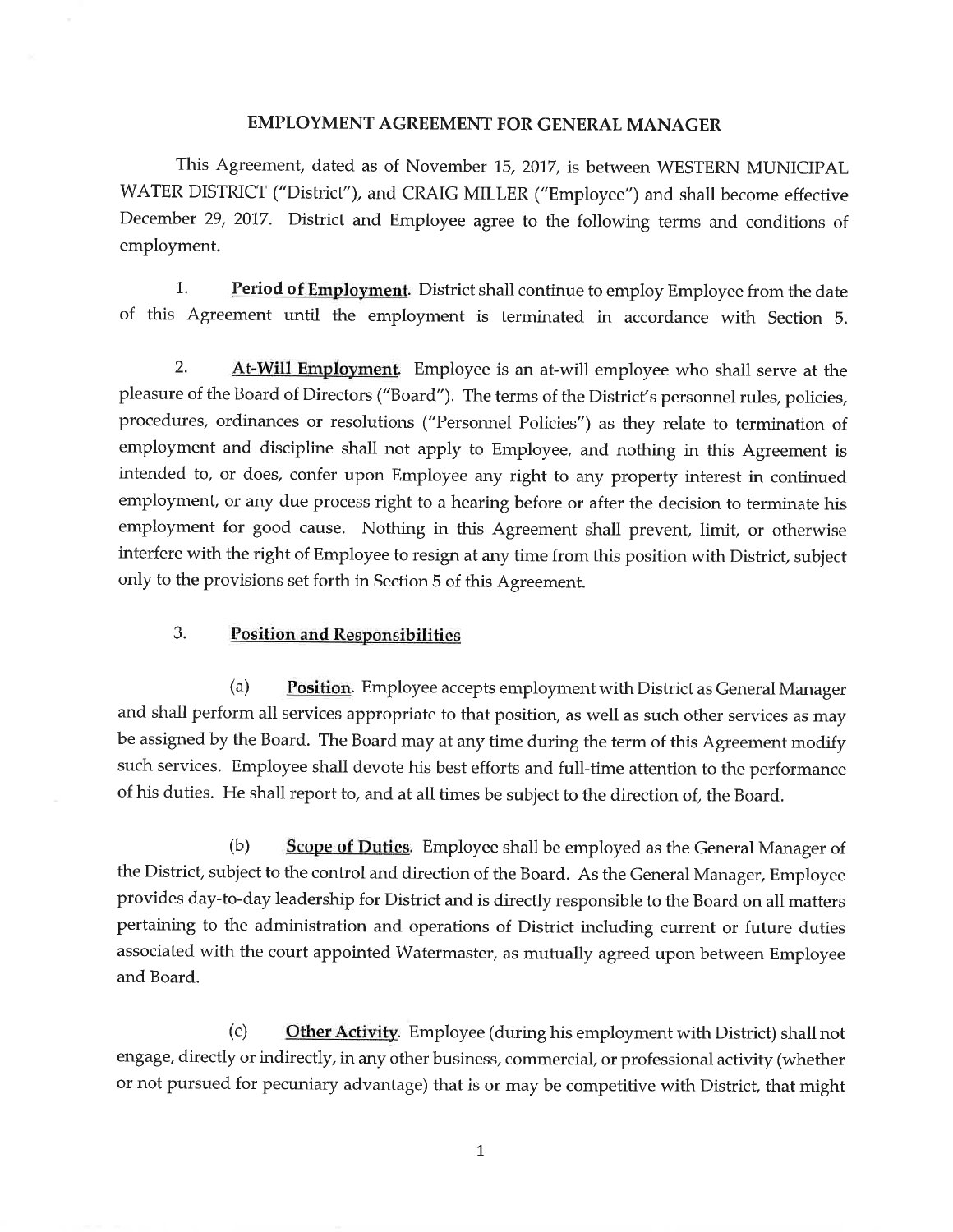create a conflict of interest with District, or that otherwise, might interfere with the business of District.

#### 4. **Compensation and Benefits**

 $(a)$ **Compensation.** District shall pay Employee a salary of Two Hundred Seventy-Eight Thousand Three Hundred Twenty-Five Dollars (\$278,325) annually. Employee, as an executive employee, is exempt from overtime payments and entitlements under state and federal laws.

Compensation Increases. So long as Employee maintains at least a  $(b)$ satisfactory performance evaluation, the District shall increase the employee's salary by the percentage change to the Consumer Price Index-Urban-CPI-U for the Los Angeles, Anaheim, Riverside area for the preceding 12 months ending in March (subject to a 2% minimum and 5% maximum). The CPI increase will be effective on the first day of the last pay period beginning in June. District may increase said compensation of Employee in such amounts and to such extent as the Board may determine that is desirable to do so on the basis of a performance review of Employee. As an executive employee, governed by this Agreement, any and all adjustments to Employee's compensation will be obtained through negotiation with the Board and are not governed by the District's Personnel Policies or a memorandum of understanding with an employee organization.

Benefits. Standard Benefits: Except as provided below in this Section 4,  $(c)$ Employee shall receive the same benefits package offered to District's management employees as set forth in the Confirmation of Understanding as the same may from time to time be established by District.

Health Insurance. District shall provide Employee medical, dental and  $(d)$ vision insurance coverage, with District fully paying for Employee and dependents. In addition, Employee shall receive a District provided Medical Spending Account.

 $(e)$ Vacation. Employee will earn four (4) weeks of vacation annually, accrued pro-rata throughout the year. Employee's vacation accrual shall be subject to an 8-week ceiling. Employee must use at least two (2) weeks accrued vacation time on an annual basis. Unused vacation will be paid out upon leaving the District. Employee may cash out up to two (2) weeks of vacation per calendar year.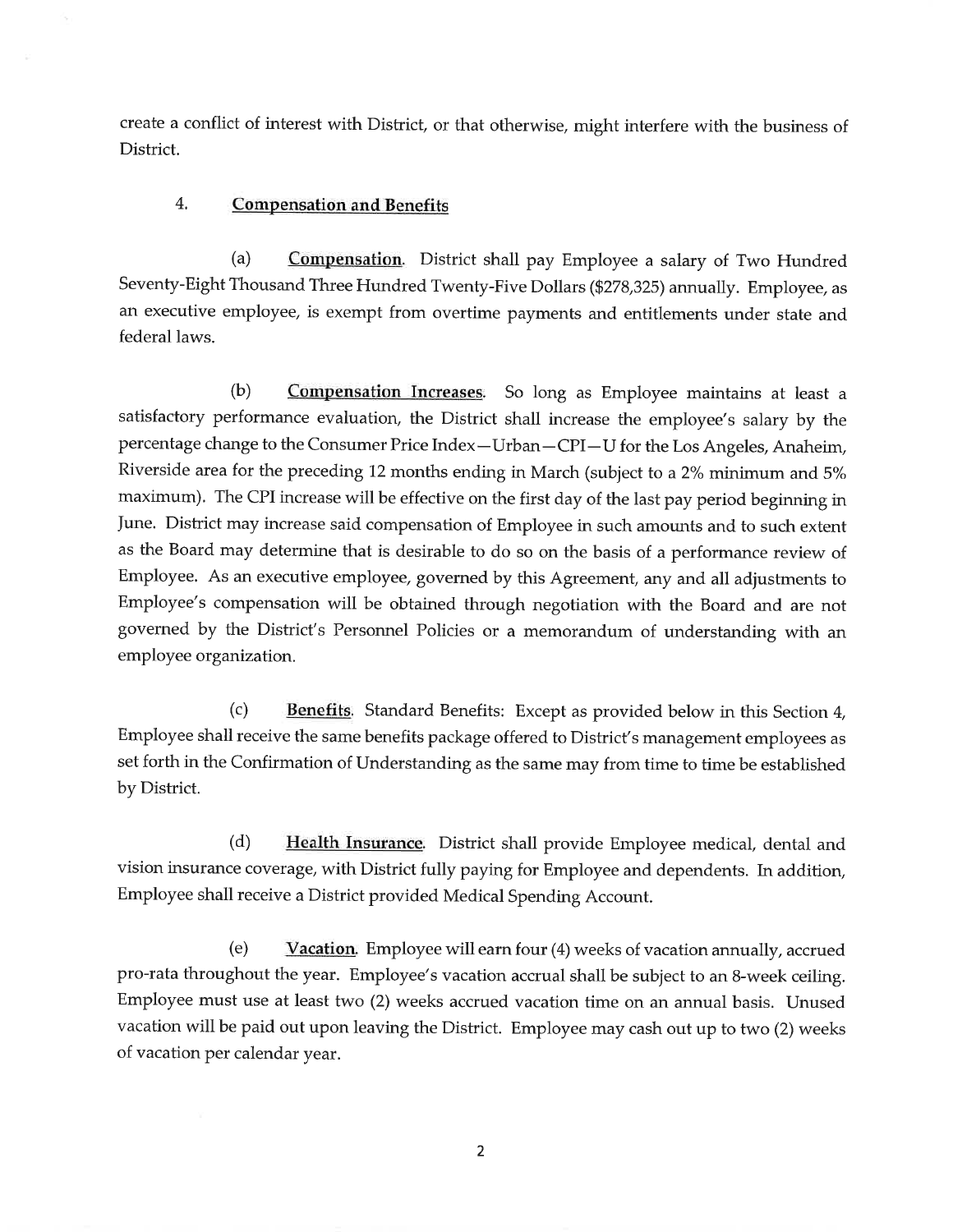$(f)$ **Sick Leave.** Sick Leave shall accrue and be credited to Employee's personal account at a rate of one day per month. Sick Leave will accrue to the maximum of one thousand (1,000) hours. Unused Sick Leave will be paid out upon leaving the District.

Holidays. Holidays shall be in accordance with the District's current  $(g)$ practices and are subject to change. Holidays will be those deemed authorized by the District.

 $(h)$ **Life Insurance**. If not available through other benefits, District agrees to purchase and to pay during the term of this Agreement, premiums on term life insurance policies equal in amount to one and one-half (1.5) times the amount of the annual salary of Employee as described in this Section.

 $(i)$ **Deferred Compensation.** Employee shall be entitled to participate in the District's Deferred Compensation plan and the District shall match Employee's contributions up to five percent (5%) of Employee's salary.

Leave Requests. Notice of leave requests (with or without pay) shall be  $(i)$ submitted to the President of the Board who may review them with the full Board for approval.

 $(k)$ **Personnel Policies.** In the event of a conflict between this Agreement and the Personnel Policies, the terms of this Agreement shall control.

 $(1)$ PERS Retirement. District will contribute the Employer portion and the Employee will contribute the Employee portion of PERS Retirement.

Automobile Allowance. Employee shall receive an auto allowance of \$900  $(m)$ per month. If at any time Employee believes that this allowance does not adequately reimburse him for his expenses related to use of his automobile for District business, Employee shall submit an expense reimbursement request documenting all of his expenses for that month. Employee shall at all times maintain insurance coverage on any vehicle he utilizes for District business. Employee shall operate any vehicle used in connection with services provided under this Agreement in a safe manner, and shall maintain a valid California automobile driver's license during the term of this Agreement. Failure to maintain the insurance coverage or driver's license required under this Section shall constitute a material breach of this Agreement.

 $(n)$ General Business Expenses. District shall reimburse Employee for reasonable travel and other business expenses incurred by Employee in the performance of his duties. Expenses shall be limited to those reasonable and necessary for the performance of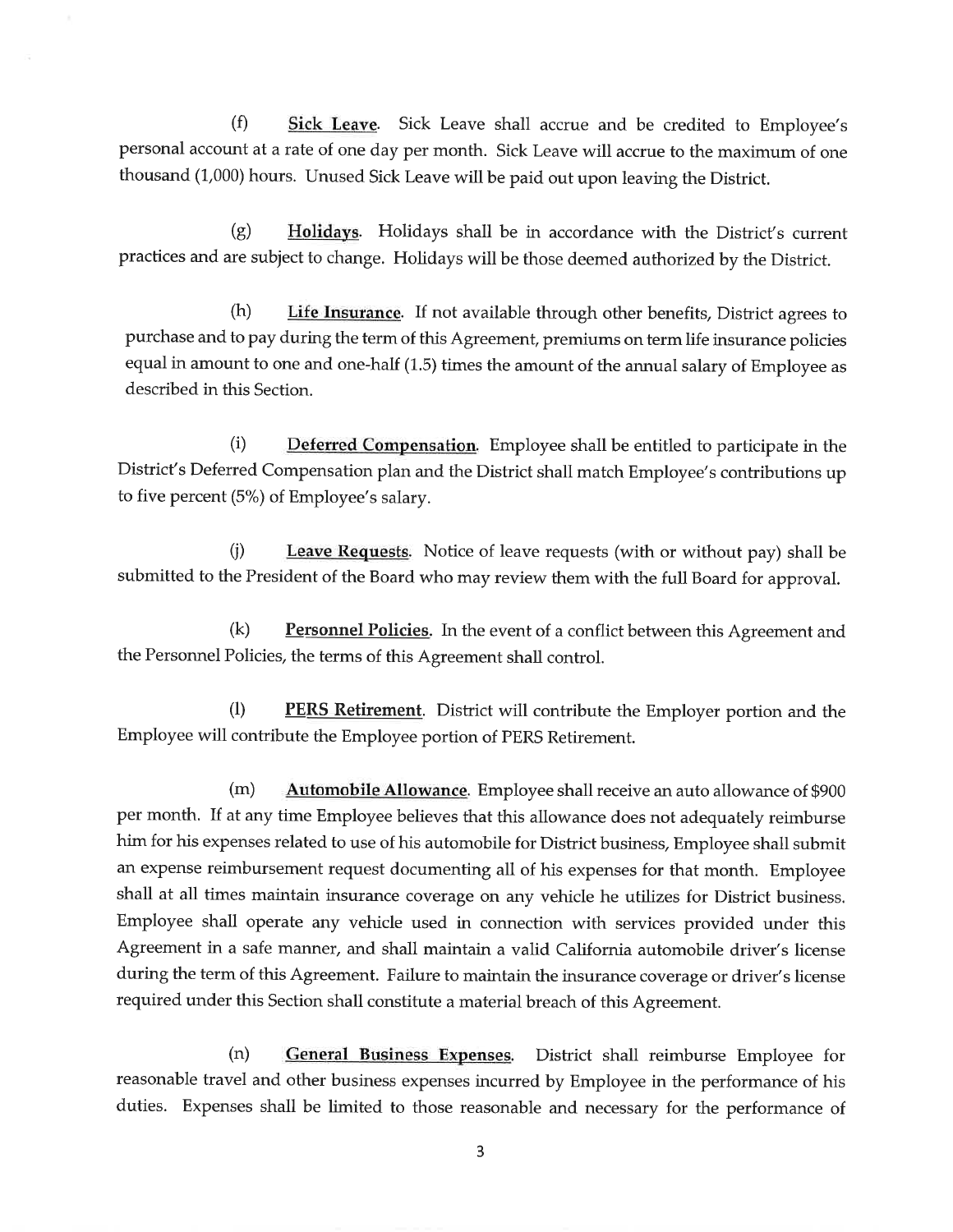Employee's duties under this Agreement. Employee shall submit for approval and reimbursement to the Board such forms, appropriately itemized with supporting documentation and the Board may reasonably require receipts and other evidence as required for appropriateness. Allowable expenses will include, subject to budgetary approval by the Board, professional dues and subscriptions of Employee necessary for his continuation and full participation in national, regional, state and local associations and organization necessary and desirable for his continued professional participation, growth and advancement and for the good of District.

 $(o)$ **Business Related Equipment.** District shall provide a \$100 per month allowance to Employee for the cost of a smart phone and supply a portable computer (inclusive of office docking station, if desired).

 $(p)$ Professional Development and Affiliations. The Board desires for the Employee to be active in professional organizations to contribute to District's standing in the region. As such, District agrees to pay for, to the extent allowed by law, travel and subsistence expenses of Employee for professional development and affiliations. Expenses will include official travel, meetings and occasions adequate to advance and continue the professional development of Employee and to adequately pursue necessary official functions for District and such other regional, state and local governmental groups and committees thereof which Employee serves as a member.

 $(q)$ **Administrative Leave.** Employee is permitted to take up to ten (10) days per calendar year of paid administrative leave. Unused administrative leave will be paid out on December 31st each year.

#### 5. **Termination of Employment**

 $(a)$ **By District Not for Cause.** At any time, District may terminate Employee for any reason, with or without cause, by providing Employee written notice. District may discipline, demote or dismiss Employee as provided in this Section 5 notwithstanding anything to the contrary contained in or arising from any statements, policies, or practices of District relating to the employment, discipline, or termination of its employees. In the event that Employee's employment is terminated by the District without cause, Employee shall be entitled a severance package of six (6) months of salary ("severance pay") increasing one month per full year of service pursuant to this Agreement, up to 9 months salary. (Employee will not be entitled to severance if Employee resigns or dies.) Except for the vacation and sick leave cash outs in Section 4(e) and (f), this is the maximum cash settlement that employee may receive as a result of termination of this contract.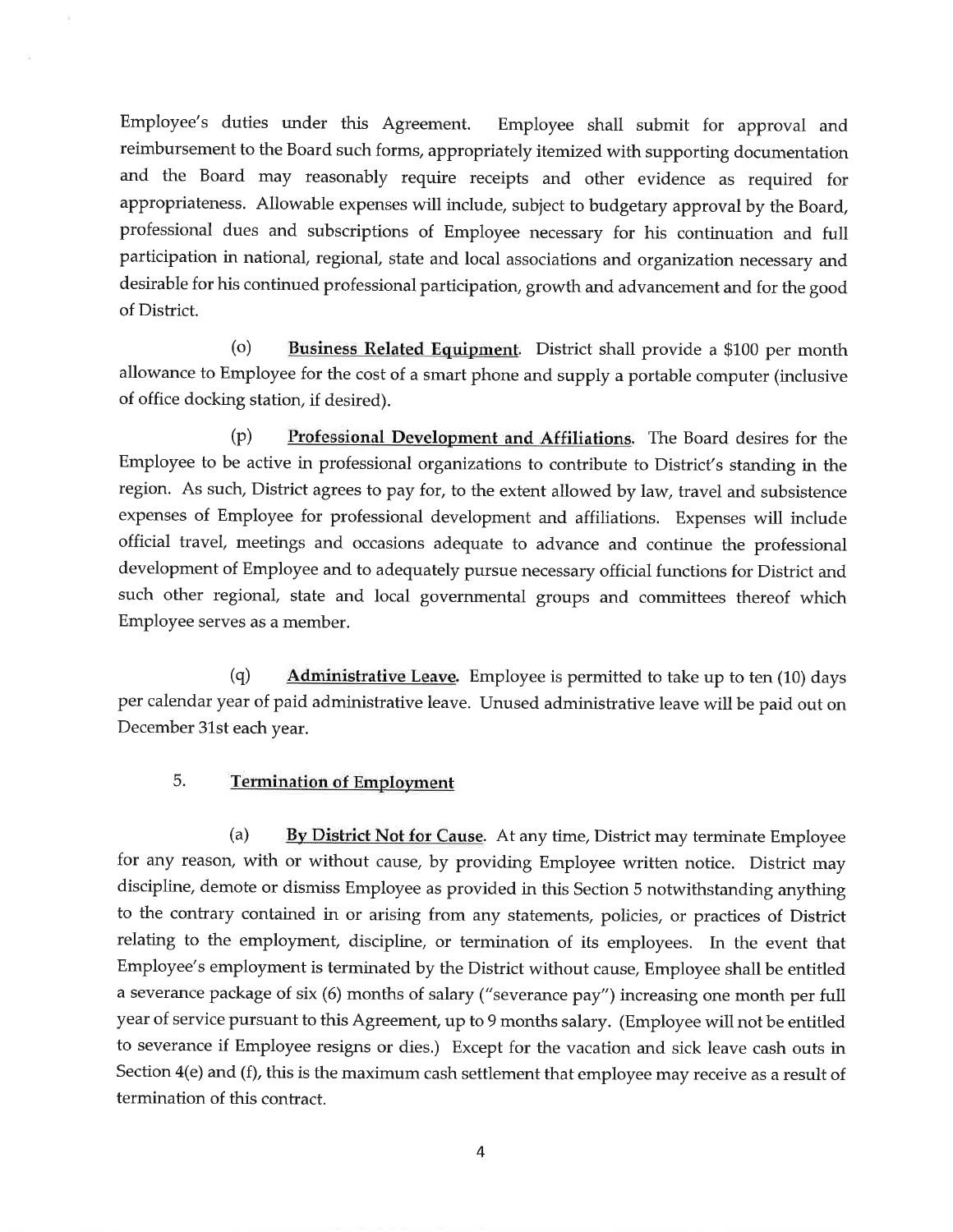The parties expressly acknowledge and agree that the Severance Pay provisions have been independently negotiated. Acceptance by Employee of the Severance Pay benefits provided by this section shall operate as a full and complete waiver and release of any and all rights, claims and/or causes of action which Employee may have, or have had, at any time, in the past or in the future, arising out of Employee's employment by District, including, but not limited to, claims for wrongful termination. (Employee agrees to sign a Severance Agreement that is substantially similar to the one attached as Exhibit "A".) If Employee wishes to retain any such rights, Employee must decline to accept the severance benefits provided by this section.

Acceptance of the severance benefits under this paragraph will operate as a general release on the part of Employee as to all claims, known or unknown, and Employee specifically waives the provisions of California Civil Code Section 1542 which provide:

"A GENERAL RELEASE DOES NOT EXTEND TO CLAIMS WHICH THE CREDITOR DOES NOT KNOW OR SUSPECT TO EXIST IN HIS/HER FAVOR AT THE TIME OF EXECUTING THE RELEASE, WHICH IF KNOWN BY HIS/HER MUST HAVE MATERIALLY AFFECTED HIS/HER SETTLEMENT WITH THE DEBTOR."

 $(b)$ By Employee Not for Cause. At any time, Employee may terminate his employment for any reason, with or without cause, by providing District with sixty (60) days' advance written notice. District shall have the option, in its complete discretion, to make Employee's termination effective at any time prior to the end of such notice period, provided District pays Employee all compensation due and owing through the last day actually worked, plus an amount equal to the base salary Employee would have earned through the balance of the above notice period.

 $(c)$ By District for Cause. At any time, District may immediately terminate this Agreement by providing Employee written notice of the cause for termination. No severance or any further salary will be paid in the event Employee's employment is terminated for cause. "Cause" for termination shall be defined for purposes of this Agreement to include: (i) malfeasance; (ii) gross negligence; (iii) fraud; (iv) serious misconduct; (v) conviction of, or plea of guilty or nolo contendere to, any felony as defined by California law on the part of Employee. (A plea or verdict of guilty or a finding of guilt by a court in a trial without a jury is deemed to be a conviction within the meaning of this clause irrespective of a subsequent order under provisions of section 1203.4 of the Penal Code allowing withdrawal of a plea of guilty and entering a plea of not guilty, or setting aside the verdict of guilty, or dismissing the accusations or information); (vi) inability to perform the essential functions of the position for 90 or more days within any 120 day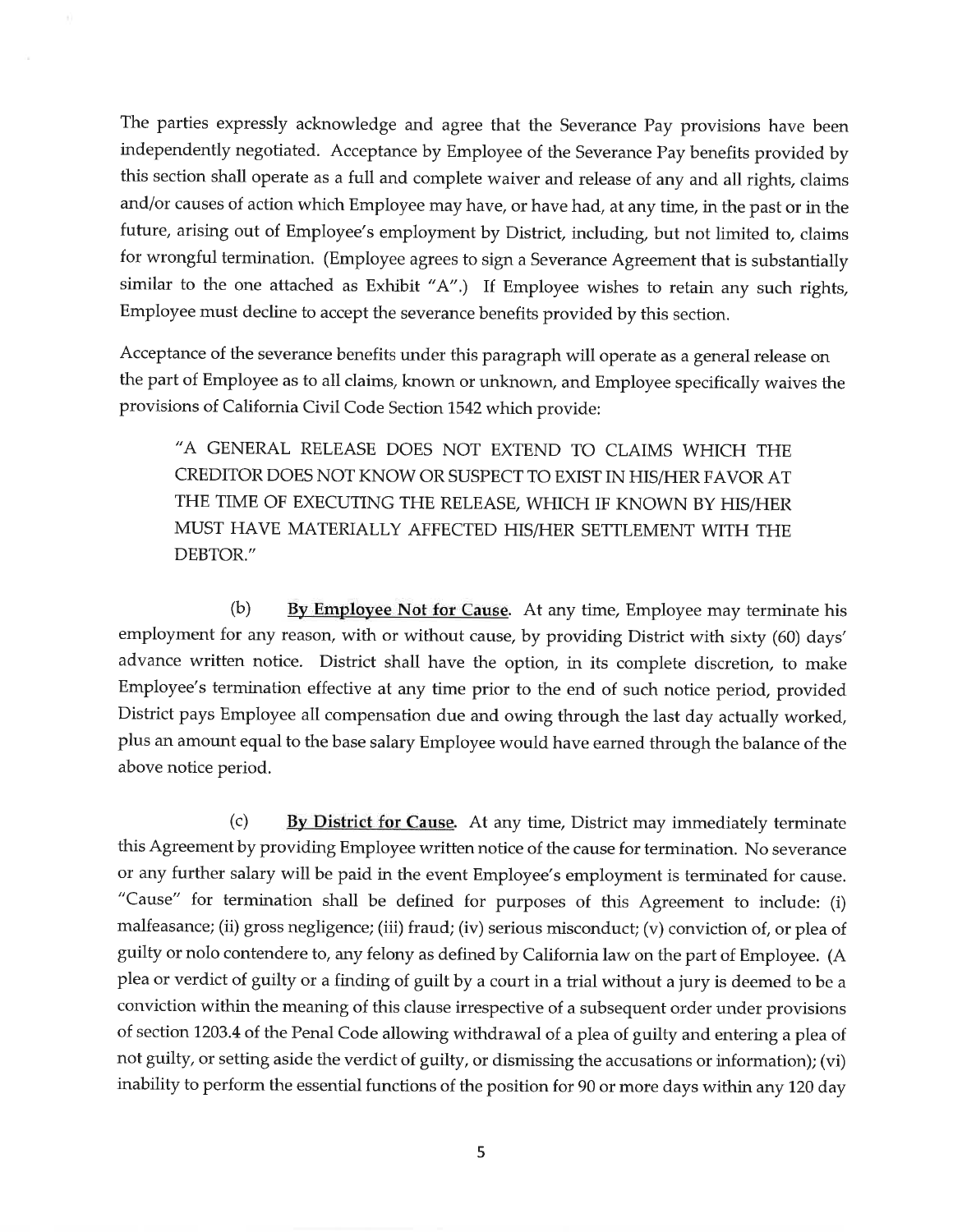period; (vii) insubordination; (viii) theft or attempted theft; (ix) material dishonesty; (x) willful or persistent material breach of duties; (xi) engaging in unlawful discrimination or harassment of employees or any third party while on District premises or time; (xii) unauthorized absence for more than three (3) days; and (xiii) other material violation of District policies or rules. Employee shall be entitled to a post-termination appeal before the Board, or its designee, by delivering a request for appeal to the Board President within ten (10) days of the date of the notice of termination. Following this administrative appeal, should the Board, or its designee, find that there was not cause to terminate this Agreement, Employee shall only be entitled to the severance payment referenced above in Section 5(a).

 $(d)$ **Termination Obligations**. Employee agrees that all property, including, without limitation, all equipment, tangible Proprietary Information (as defined below), documents, records, notes, contracts and computer-generated materials furnished to or prepared by Employee incident to his employment belongs to Employer and shall be returned promptly to District upon termination of Employee's employment.

 $(e)$ **Government Code Requirements.** Pursuant to Government Code Section 53243 et seq., if Employee is convicted of a crime involving an abuse of office or position, as defined below, all of the following shall apply: (1) if Employee was provided with paid leave pending an investigation into the matter, Employee shall be required to fully reimburse the District for those amounts paid; (2) if the District, in its discretion, paid for the criminal defense of Employee, Employee shall be required to fully reimburse the District for all amounts paid; (3) if the District paid any severance pay under this Agreement, Employee shall be required to fully reimburse the District for all amounts paid. "Abuse of office or position" shall have the meaning set forth in Government Code Section 53243.4, or its successor.

6. Conflict of Interest. Employee represents and warrants to District that he presently has no interest, and covenants that he will not acquire any interest, direct or indirect, financial or otherwise, which would conflict in any manner or interfere with performance of services required to be performed under this Agreement.

7. Proprietary Information. "Proprietary Information" is all information and any idea pertaining in any manner to the business of (or any District affiliate), its employees, clients, consultants or business associates, which was produced by any employee of District in the course of his or her employment or otherwise produced or acquired by or on behalf of District. Proprietary Information shall include, without limitation, trade secrets, product ideas, inventions, processes, formulas, data, know-how, software and other computer programs, copyrightable material, marketing plans, strategies, sales, financial reports, forecasts and customer lists. All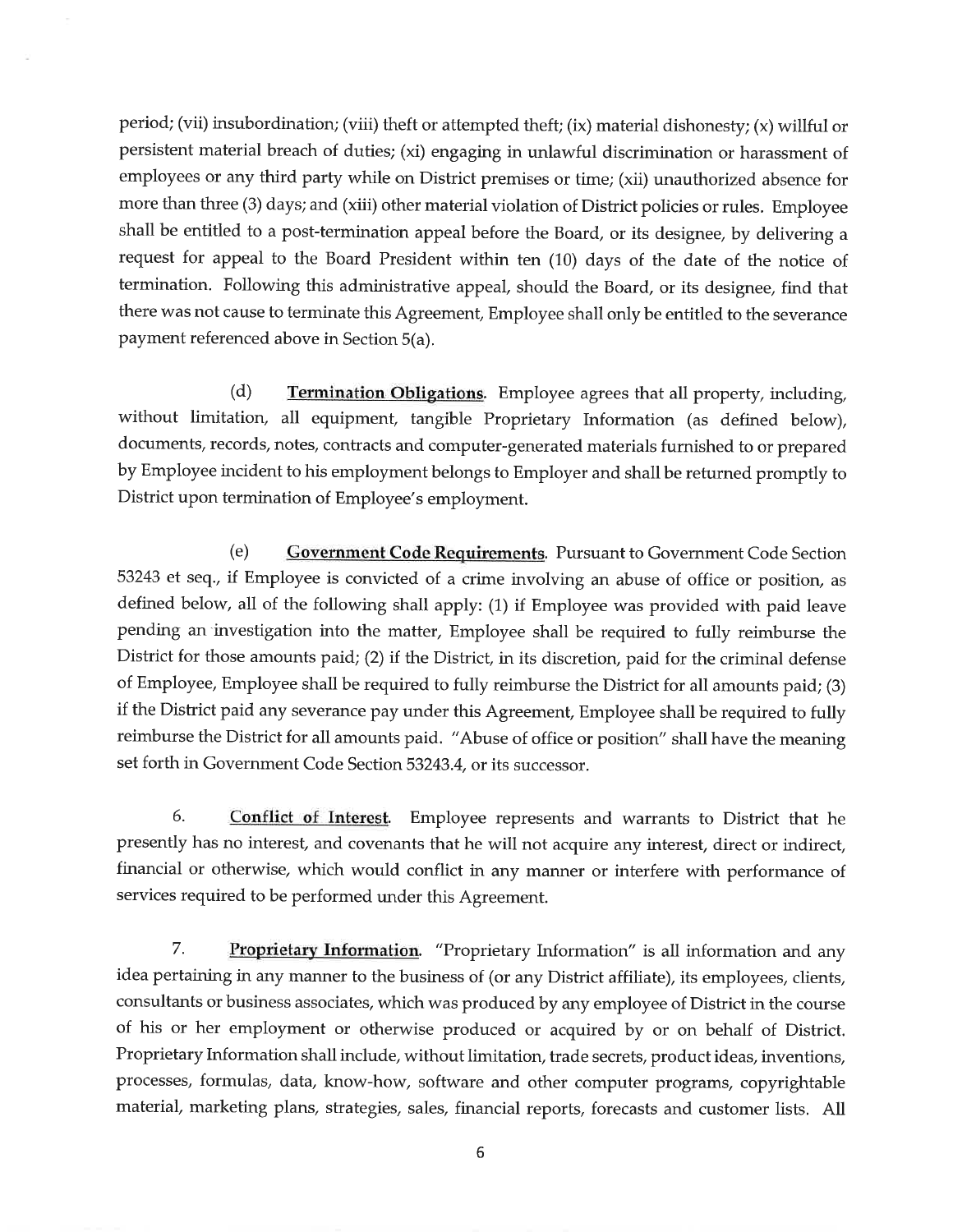Proprietary Information not generally known outside of District's organization, and all Proprietary Information so known only through improper means, shall be deemed "Confidential Information." During his employment by District, Employee shall use Proprietary Information, and shall disclose Confidential Information, only for the benefit of District and as is necessary to perform his job responsibilities under this Agreement. Following termination, Employee shall not use any Proprietary Information and shall not disclose any Confidential Information, except with the express written consent of District. Employee's obligations under this Section shall survive the termination of his employment and the expiration of this Agreement.

8. **Performance Evaluation.** No less than once per year, the Board will review and evaluate the performance of Employee. The Board will consider salary adjustment at that time. Review and evaluation will be in accordance with specific criteria developed jointly by Board and Employee. Both the Board and Employee may mutually define goals and performance objectives, including priorities, as they determine necessary for the proper operation of District and the attainment of the District's policy objectives. Failure of the Board to provide a performance evaluation shall not limit the Board's ability to terminate this Agreement pursuant to Section 5.

9. **Notices.** All notices, requests, demands and other communications under this Agreement shall be in writing and shall be effective upon delivery by hand or three (3) business days after deposit in the United States mail, postage prepaid, certified or registered, and addressed to District at the address below, or to Employee at the last known address maintained in Employee's personnel file. Employee shall be obligated to notify District in writing of any change in his address. Notice of change of address shall be effective only when done in accordance with this Section. All documentation will also be supplied to the District's legal counsel.

# **District Notice Address:**

President, Board of Directors Western Municipal Water District 14205 Meridian Pkwy. Riverside, CA 92518

**Employee's Notice Address:**  Craig Miller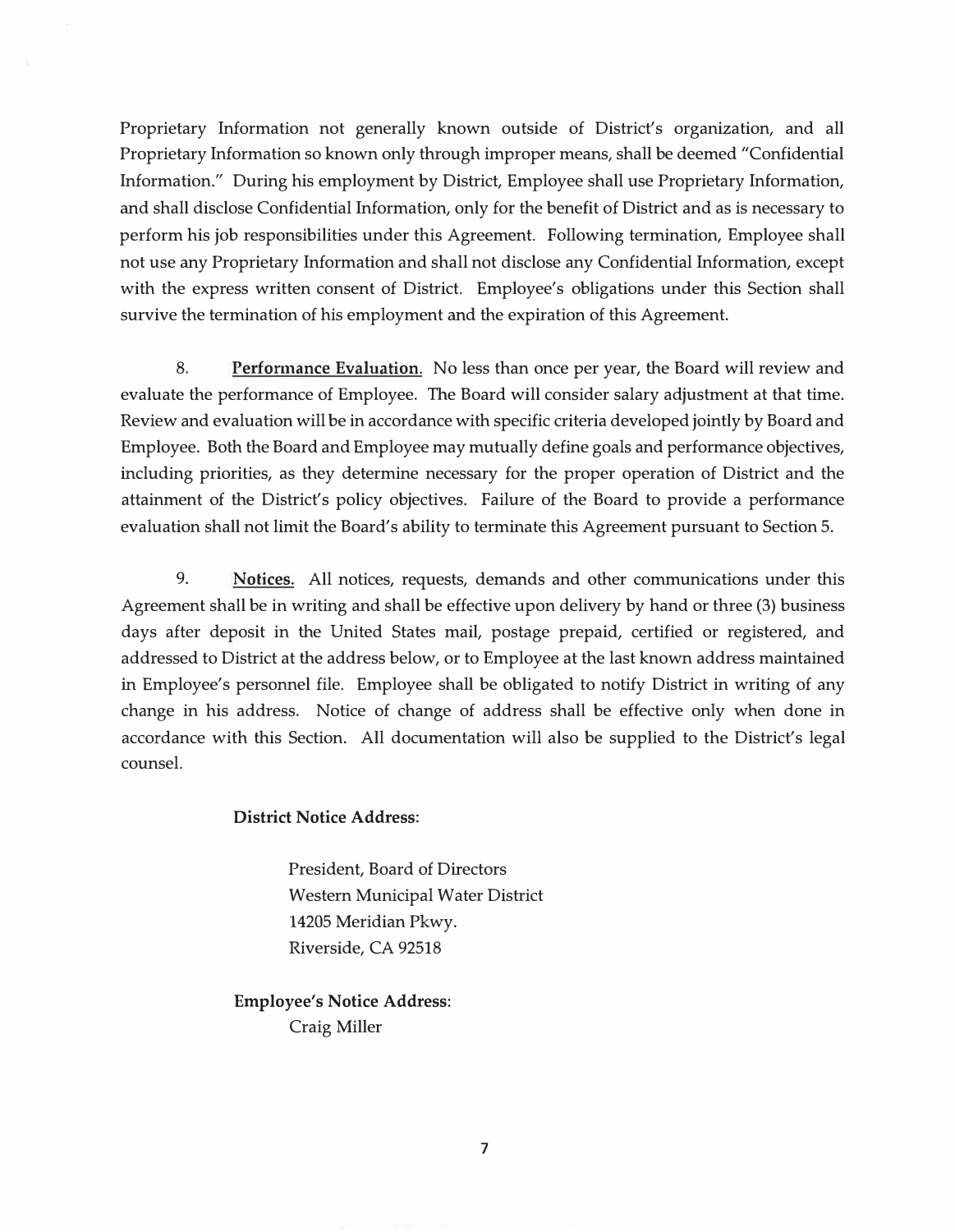Action by District. All actions required or permitted to be taken under this 10. Agreement by District, including, without limitation, exercise of discretion, consents, waivers and amendments to this Agreement, shall be made and authorized only by the Board or its designee.

11. This Agreement is intended to be the final, complete and exclusive Integration. statement of the terms of Employee's employment by District. This Agreement supersedes all other prior and contemporaneous agreements and statements, whether written or oral, express or implied, pertaining in any manner to the employment of Employee, and it may not be contradicted by evidence of any prior or contemporaneous statements or agreements. To the extent that the practices, policies or procedures of District, now or in the future, apply to Employee and are inconsistent with the terms of this Agreement, the provisions of this Agreement shall control.

This Agreement may not be amended except in a written 12. Amendments. document signed by each of the parties. Failure to exercise any right under this Agreement shall not constitute a waiver of such right.

13. **Assignment**. Employee shall not assign any rights or obligations under this Agreement. District may, upon prior written notice to Employee, assign its rights and obligations hereunder.

Severability. If a court or arbitrator holds any provision of this Agreement to be 14. invalid, unenforceable or void, the remainder of this Agreement shall remain in full force and effect.

15. **Attorneys' Fees.** In any legal action, arbitration or other proceeding brought to enforce or interpret the terms of this Agreement, the prevailing party shall be entitled to recover reasonable attorneys' fees and costs.

Governing Law. This Agreement shall be governed by and construed in 16. accordance with the law of the State of California, with venue proper only in Riverside County, California.

Interpretation. This Agreement shall be construed as a whole, according to its fair 17. meaning, and not in favor of or against any party. By way of example and not in limitation, this Agreement shall not be construed in favor of the party receiving a benefit or against the party responsible for any particular language in this Agreement. Captions are used for reference

8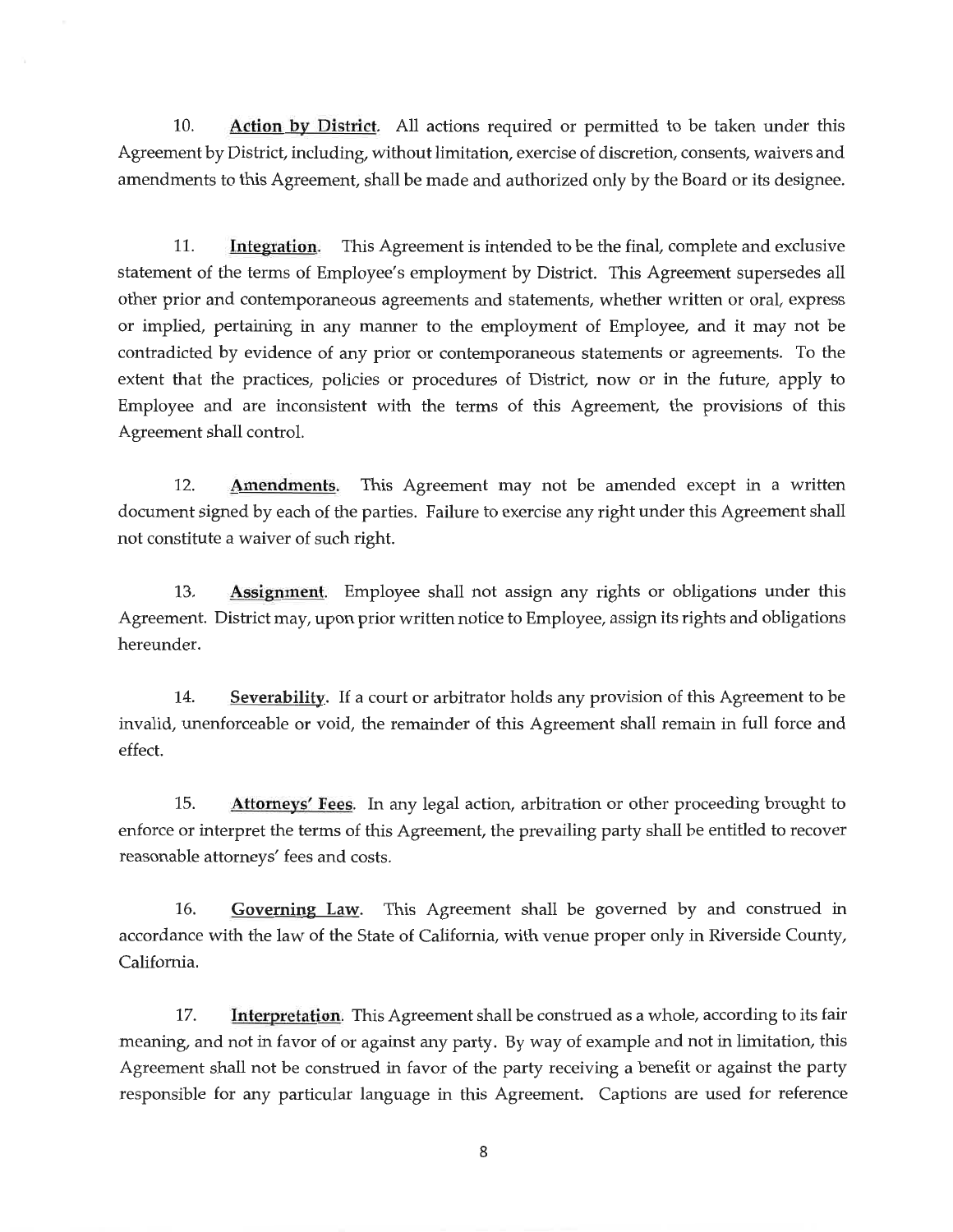purposes only and should be ignored in the interpretation of the Agreement. This Agreement may be altered, amended or modified only by an instrument in writing, executed by the parties to this Agreement and by no other means. Each party waives their future right to claim, contest or assert that this Agreement was modified, cancelled, superseded or changed by any oral agreement, course of conduct, waiver or estoppel.

18. Employee Acknowledgment. Employee acknowledges that he has had the opportunity to consult legal counsel in regard to this Agreement, that he has read and understands this Agreement, that he is fully aware of its legal effect, and that he has entered into it freely and voluntarily based on his own judgment and not on any representations or promises other than those contained in this Agreement.

The parties have duly executed this Agreement as of the date first written above.

**CRAIG MILLER** 

In Mile

WESTERN MUNICIPAL WATER DISTRICT

 $Bv:$   $\circlearrowleft$ 

Tom Evans, President of the Western Municipal Water District **Board of Directors**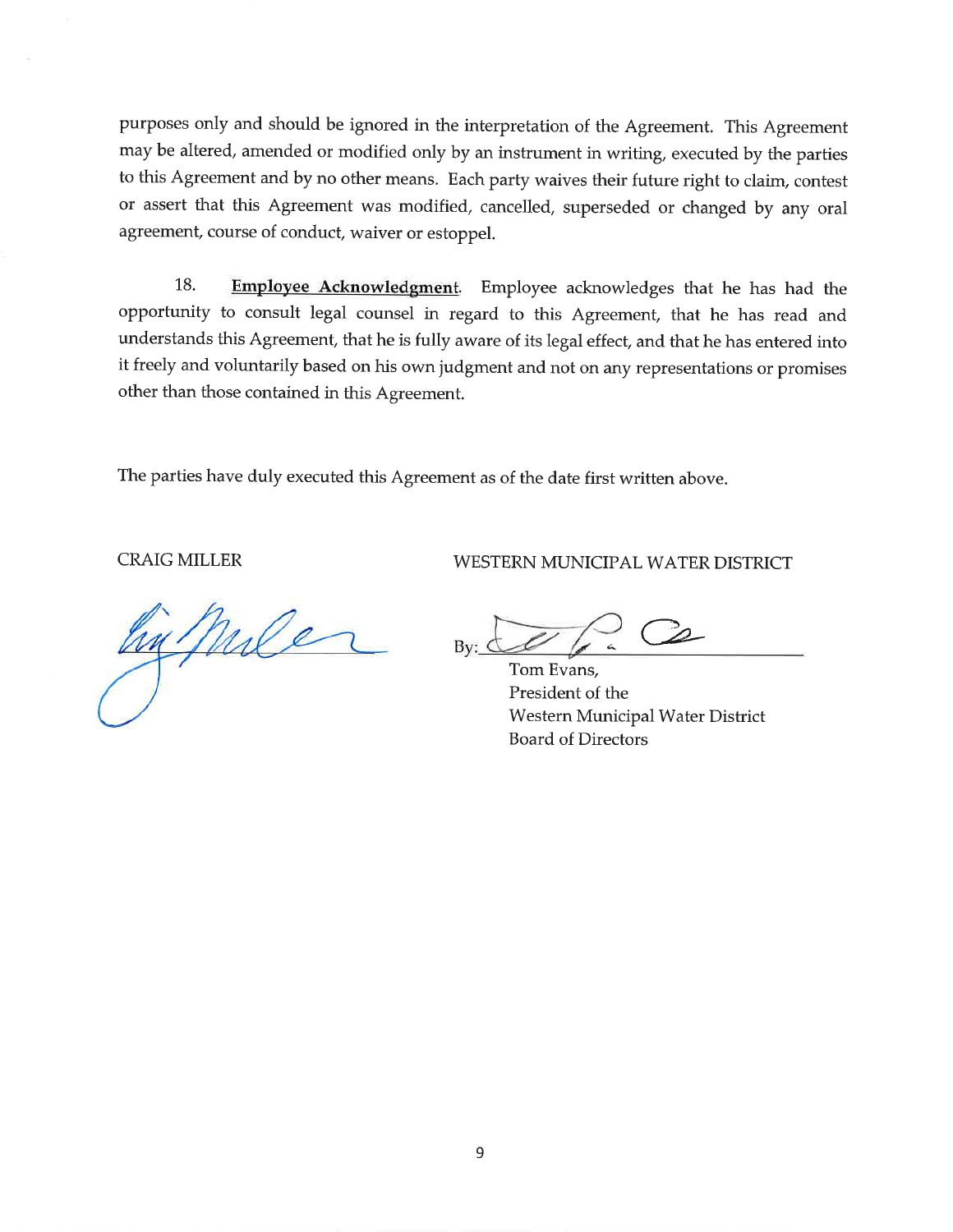### **EXHIBIT "A"**

# **SEVERANCE AGREEMENT**

# AND GENERAL RELEASE OF ALL CLAIMS

This Severance Agreement and General Release of All Claims (hereinafter "Agreement") is made and entered into between WESTERN MUNICIPAL WATER DISTRICT (hereinafter "Employer") and CRAIG D. MILLER (hereinafter "Employee"), and is made in light of the following:

 $1<sub>1</sub>$ Employee was employed by Employer as GENERAL MANAGER. Following settlement discussions, the parties hereto have agreed to settle any and all disputes, now in existence, or arising in the future between Employer and Employee, regarding the employment of Employee and the termination thereof.

 $2.$ The parties hereto acknowledge that each has denied, and continues to deny, any claims asserted by the other, but that Employer and Employee desire to bring this matter and any related matters to a conclusion and to avoid further incurring of costs and expenses incident to their prosecution and defense. Therefore, the parties make this Agreement, expressly recognizing that the making of this Agreement does not in any way constitute an admission of wrongdoing or liability on the part of either party.

 $3<sub>1</sub>$ In consideration of this Severance Agreement, Employer agrees to pay Employee severance as follows:

 $(i)$ Upon hire as General Manager through December 31, 2018: six (6) months of severance pay;

# EXHIBIT "A"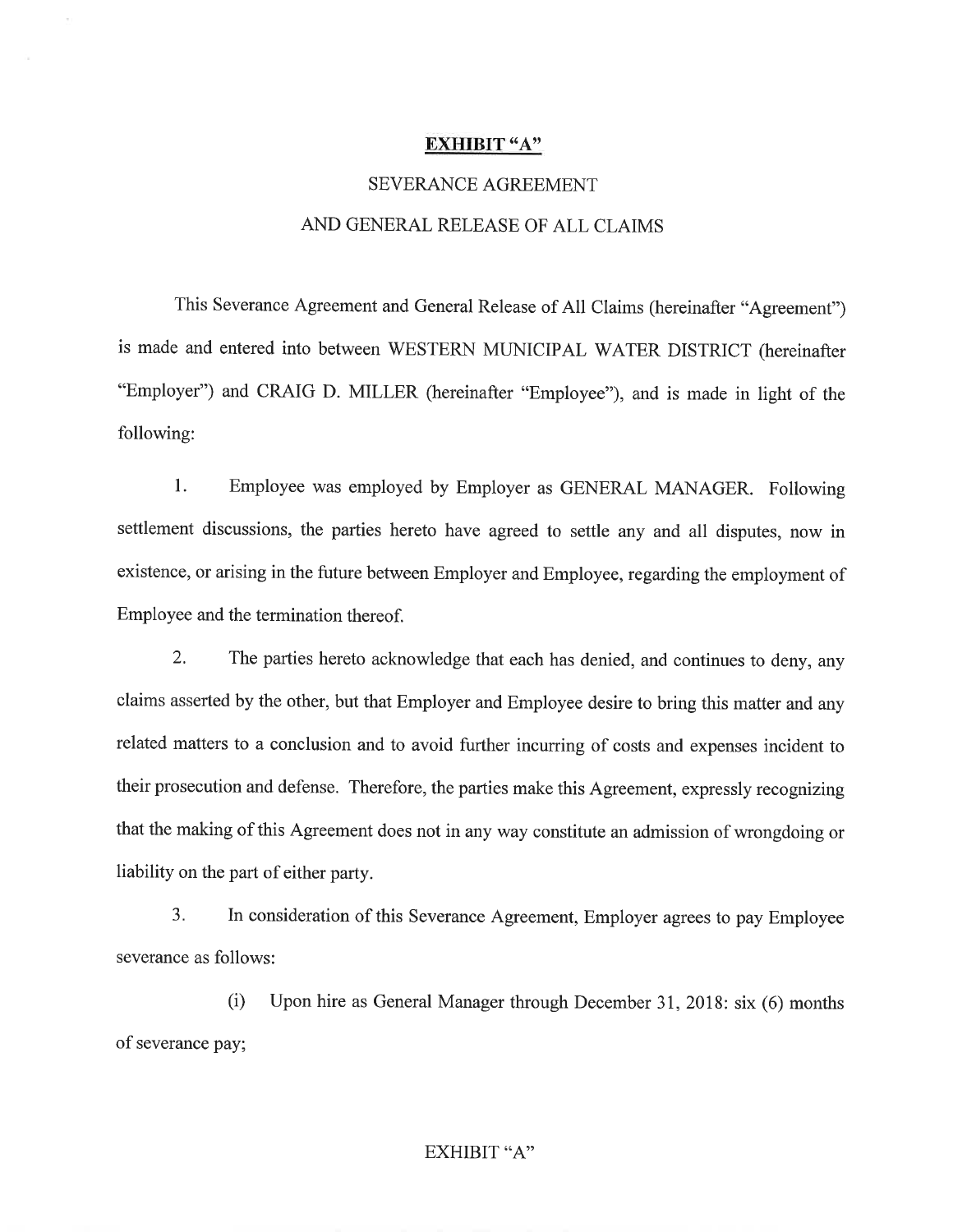(ii) From January 1, 2019 through December 31, 2019: seven (7) months of severance pay;

(iii) From January 1, 2020 through December 31, 2020: eight (8) months of severance pay; or

(iv) From January 1, 2021 and thereafter: nine (9) months of severance pay.

All applicable employment and payroll taxes will be deducted from the gross severance compensation amount. Employee acknowledges that Employer has paid all wages due, and that any consideration offered as part of the agreement is above and beyond what was owed and paid.

 $\overline{4}$ . In consideration of the foregoing, Employee, on behalf of himself/herself, his/her relatives, heirs, estate, executors, administrators, successors and assigns, does fully release and discharge Employer, its officers, directors, agents, employees, attorneys, subsidiaries, affiliated entities, successors and assigns (hereinafter "Employer and/or its Agents") from all actions, causes of action, claims, judgments, obligations, damages, and liabilities of whatsoever kind and character, including, but not limited to, any actions, causes of action, claims, judgments, obligations, damages, or liabilities relating to his/her employment with Employer, and the causes, procedures and circumstances surrounding the termination of his/her employment with Employer, including, but not limited to, those arising out of any claims for violation of any alleged contract, express or implied; any covenant of good faith and fair dealing, whether express or implied; any tort or any federal, state, or local statute or regulation, including, but not limited to, violation of First Amendment, defamation, invasion of privacy, interference with prospective economic advantage, intentional or negligent infliction of emotional distress, employment discrimination under Title VII of the Civil Rights Act of 1964, the Age Discrimination in Employment Act, Americans with Disabilities Act, the Genetic Information Non-Discrimination Act, the California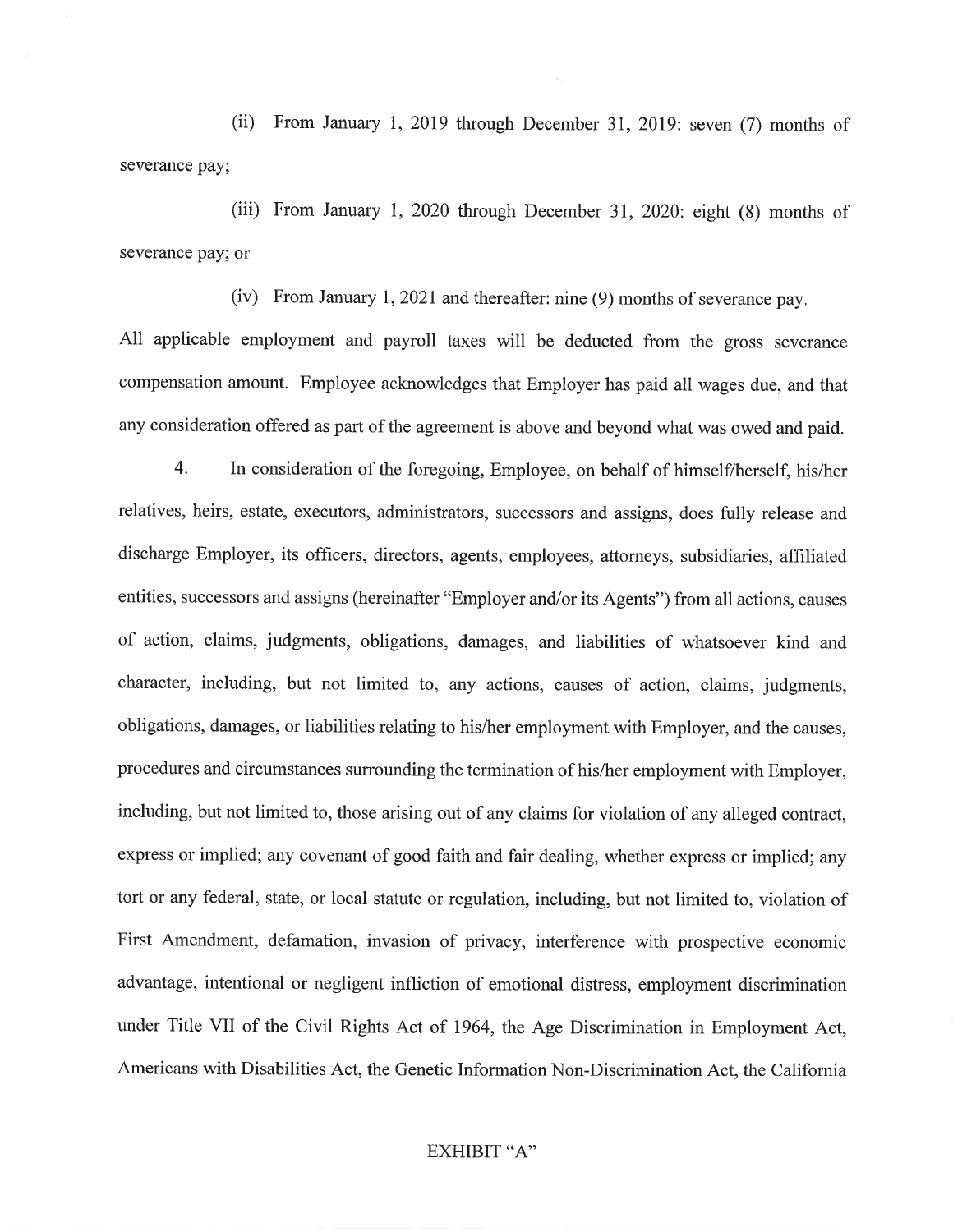Fair Employment and Housing Act, the California Labor Code, or under any other applicable federal, state or local fair employment laws on the basis of race, color, sex, national origin, religion, age, handicap, disability, medical condition, marital status, sexual orientation, genetic characteristics, gender identity, military and veteran status or other protected class, and/or violation of any other statutes, rules, regulations or ordinances, whether federal, state or local.

Employee represents and warrants that he/she has not assigned any such action, cause of action, claim, judgment, obligation, damage, or liability or authorized any other person or entity to assert such on his/her behalf. Further, Employee agrees that under this Agreement, he/she waives any claim for damages incurred at any time after the date of this Agreement because of alleged continuing effects of any alleged unlawful acts or omissions involving Employer and/or its Agents which occurred on or before the date of this Agreement and any right to sue for injunctive relief against the alleged continuing effects of alleged acts or omissions occurring prior to the date of this Agreement.

5. Notwithstanding paragraph 4, released claims shall not include any claims based on obligations created by or reaffirmed in this Agreement.

6. Employee understands and expressly agrees that this Agreement extends to all claims of every nature and kind whatsoever, known or unknown, suspected or unsuspected, past or present, and all rights under Section 1542 of the California Civil Code are hereby expressly waived. Such Section reads as follows:

> A general release does not extend to claims which the creditor does not know or suspect to exist in his/her favor at the time of executing the release, which if known by him/her must have materially affected his/her settlement with the debtor.

### **EXHIBIT "A"**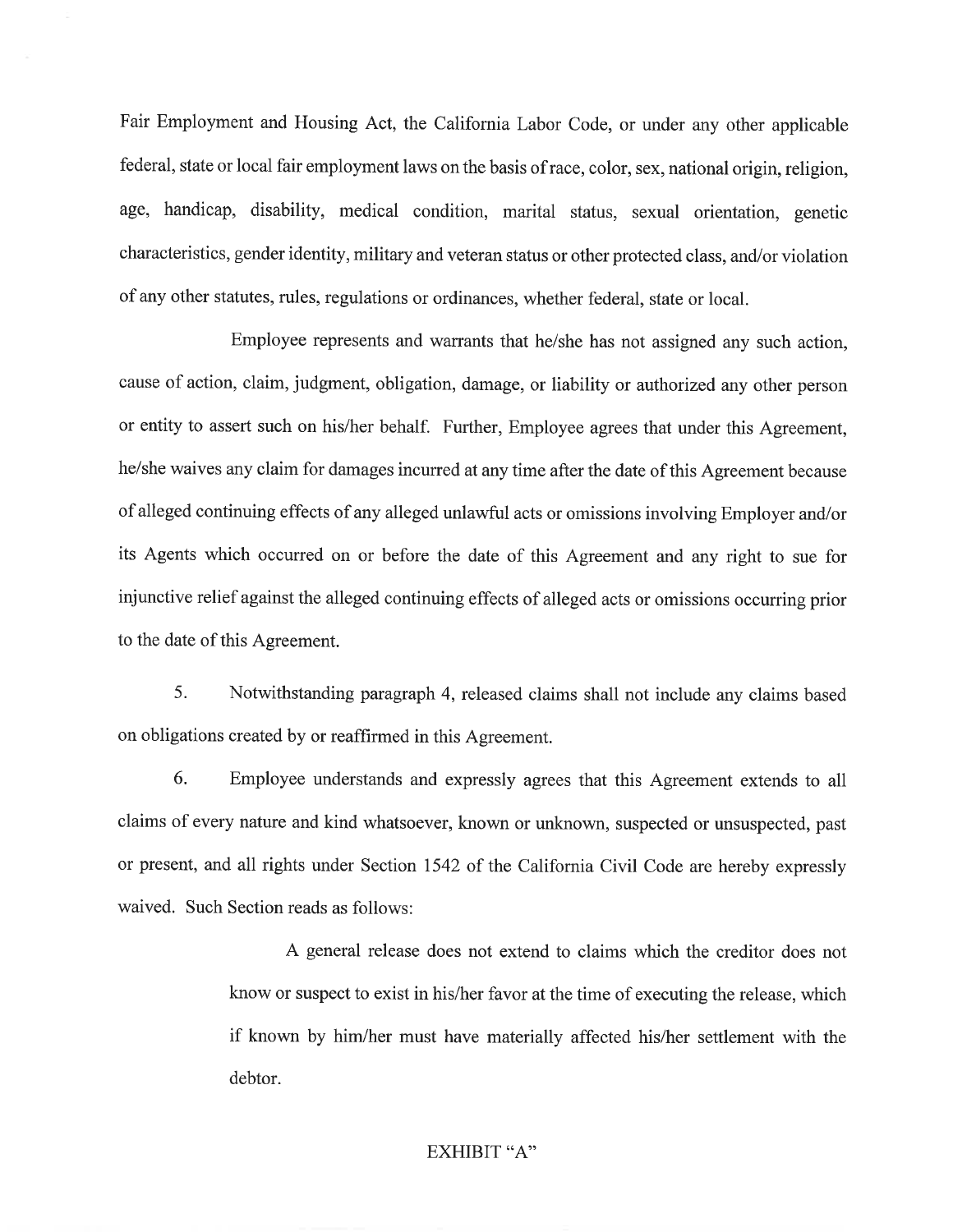7. Employee understands and agrees that, as a condition of this Agreement, he/she shall not be entitled to any employment with Employer, or any successor, and further agrees not to institute or join any action, lawsuit, or proceeding against Employer and/or its Agents, or any successor, for any failure to employ Employee.

8. Employee agrees not to initiate, or proceed with, any actions, causes of action, claims, etc. that could be or that have been asserted against Employer and/or its Agents arising out of his/her employment with Employer or the termination thereof, in any forum, whatsoever. To the extent that any such actions, causes of action, claims, etc. are, or become, pending in any forum, whatsoever, Employee agrees to disclose such and to execute all documents necessary for the withdrawal of such actions, causes of action, claims, etc., with prejudice, forthwith.

Further, Employee specifically represents that he/she will not in the future participate in, instigate, provide information in connection with (unless required by law to do so) or otherwise assist any other person or entity in any dispute or litigation by any party, person or entity in any state or federal court or in any proceeding before any local, state or federal agency or body, regarding events occurring prior to the date this Agreement is fully executed, claiming that Employer and/or its Agents have violated any local, state or federal laws, statutes, ordinances or regulations, or any other wrongful conduct based upon events occurring prior to the date of the execution of this Agreement.

9. Age Discrimination Claims.

Employee understands and agrees that, by entering into this Agreement, (i) except for claims arising after the date this Agreement is signed, Employee is waiving any rights or claims Employee might have under the Age Discrimination in Employment Act, as amended by the Older Workers Benefit Protection Act; (ii) Employee has received consideration beyond that to which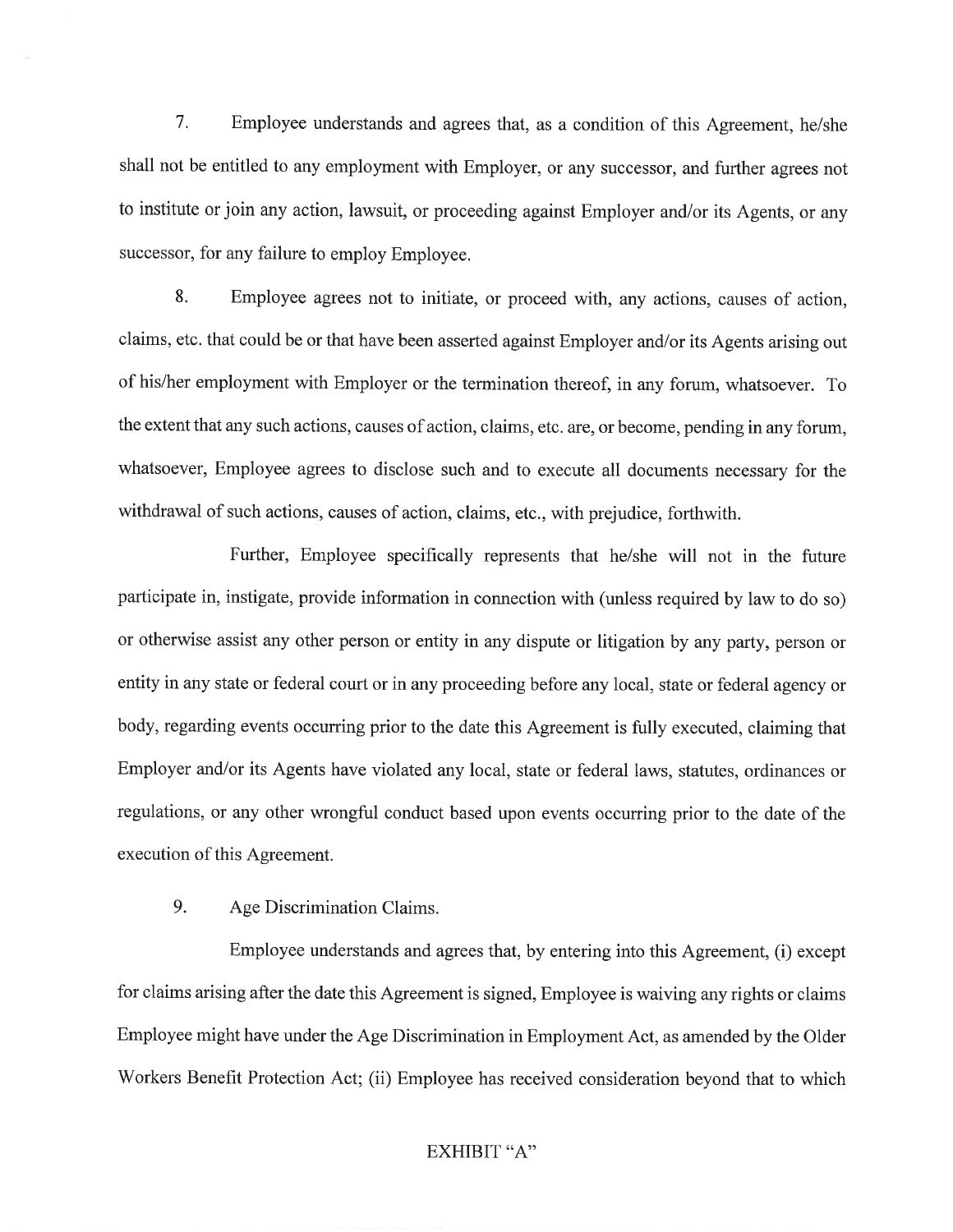he/she was previously entitled; (iii) Employee has been advised to consult with an attorney before signing this Agreement; and (iv) Employee has been offered the opportunity to evaluate the terms of this Agreement for not less than 21 days prior to his/her execution of the Agreement, even though Employee may elect to sign this Agreement before said period of consideration expires. Employee agrees that changes, whether material or immaterial, do not restart the 21-day consideration period.

Employee may revoke this Agreement (by written notice to Employer's Labor Attorney, Bradley Neufeld) for a period of seven days after his/her execution of the Agreement, and it shall become enforceable only upon the expiration of this revocation period without prior revocation by Employee.

 $10.$ Employee represents and warrants that he/she will keep the existence of this Agreement and its terms completely confidential, he/she will not disclose any information concerning this Agreement to anyone other than his/her immediate family and professional representatives who will be informed of and agree to be bound by this confidentiality clause. Disclosure of the existence of this Agreement or its terms shall constitute a material breach of this Agreement.

11. Employee agrees to immediately return all Employer property including, but not limited to, documents, equipment and money that he/she has in his/her possession or control.

12. If any provision of this Agreement, or its application to any person, place or circumstance, is held by an arbitrator or a court of competent jurisdiction to be invalid, unenforceable, or void, such provision shall be enforced to the greatest extent permitted by law, and the remainder of this Agreement, and such provision as applied to other persons, places and circumstances, shall remain in full force and effect.

### EXHIBIT "A"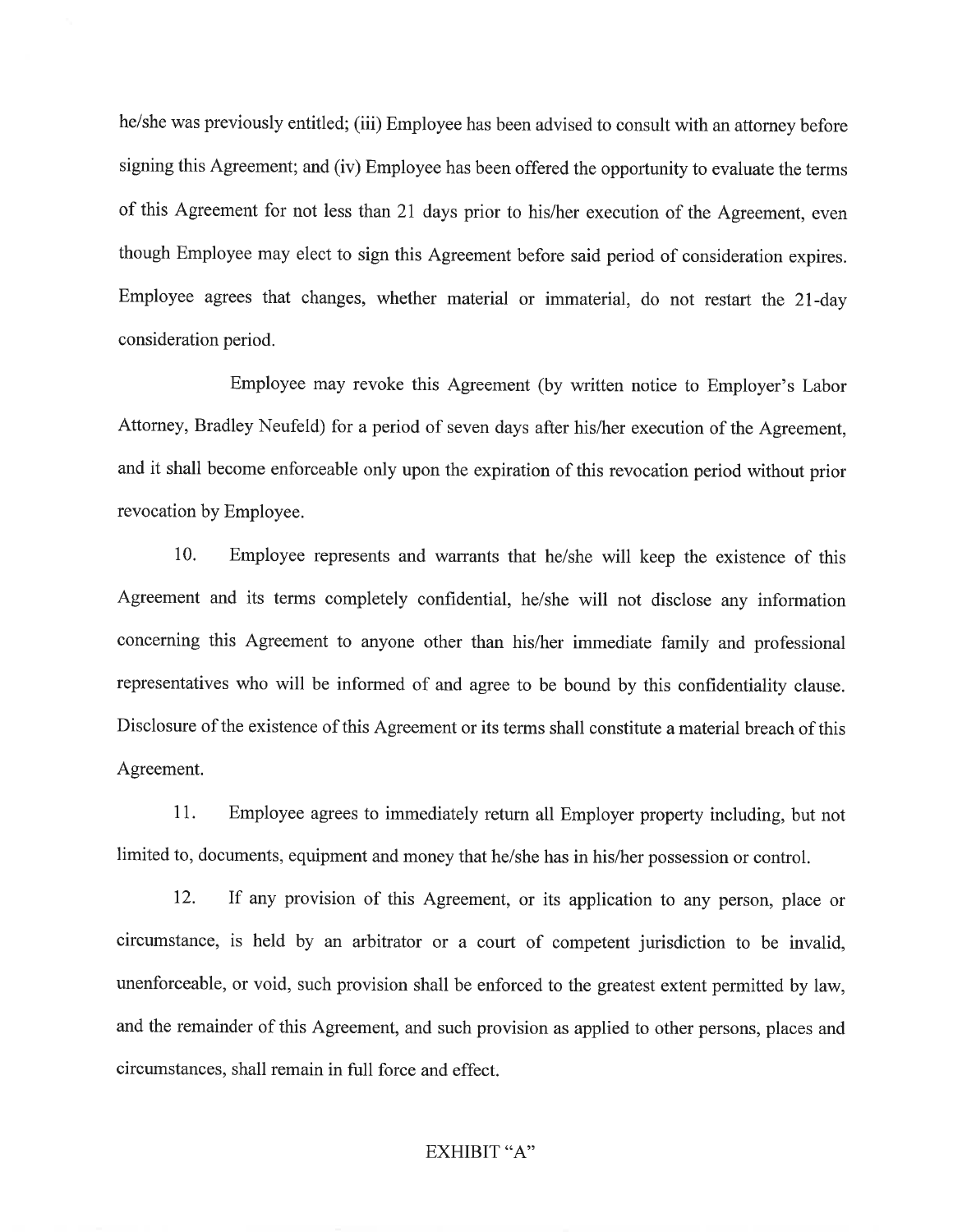13. This Agreement may be executed in one or more counterparts, each of which shall be deemed an original, all of which together shall constitute one and the same instrument. The parties further agree that facsimile or scanned signatures will constitute original signatures for purposes of execution of this Agreement.

 $14.$ EMPLOYEE FURTHER STATES THAT HE/SHE HAS CAREFULLY READ THIS SEVERANCE AGREEMENT; THAT HE/SHE UNDERSTANDS THAT THE CONSIDERATION TO BE GIVEN TO HIM/HER UNDER THIS AGREEMENT IS IN ADDITION TO WHAT HE/SHE IS ENTITLED TO IN THE ABSENCE OF THIS AGREEMENT; THAT HE/SHE HAS HAD THE OPPORTUNITY TO HAVE IT FULLY EXPLAINED TO HIM/HER BY AN ATTORNEY OF HIS/HER CHOICE; THAT ONCE EFFECTIVE, THIS AGREEMENT IS FINAL AND BINDING; THAT THE ONLY PROMISES MADE TO HIM/HER TO SIGN THIS SEVERANCE AGREEMENT AND GENERAL RELEASE OF ALL CLAIMS ARE THOSE STATED ABOVE; AND THAT HE/SHE IS SIGNING IT VOLUNTARILY.

Dated:  $11/16/17$ 

Dated: 11/27/17

**ERAL MANAGER** WESTERN MUNICIPAL WATER DISTRICT

**DARD PRESIDENT** WESTERN MUNICIPAL WATER **DISTRICT**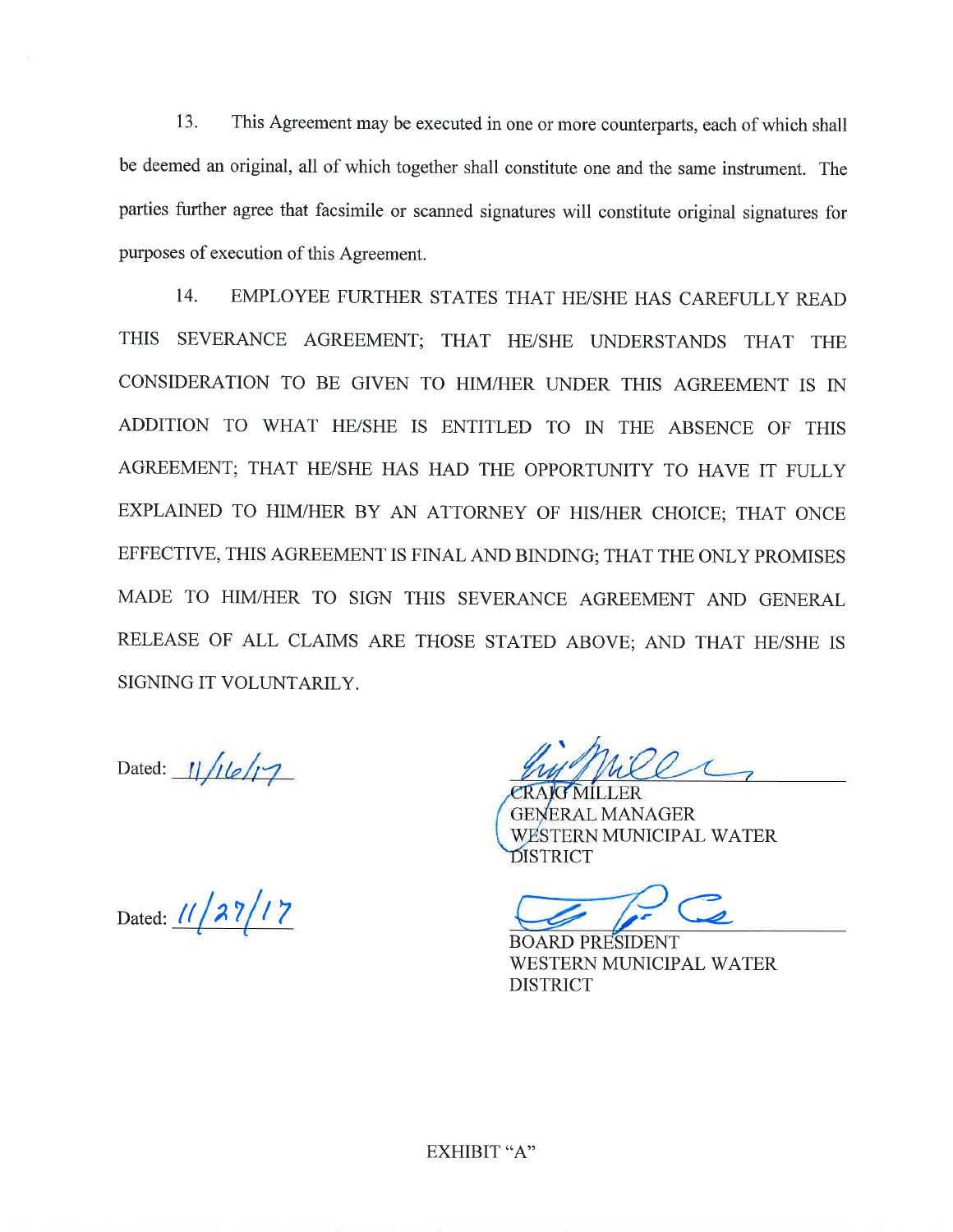# FIRST AMENDMENT TO EMPLOYMENT AGREEMENT **BETWEEN** WESTERN MUNICIPAL WATER DISTRICT AND CRAIG MILLER

This First Amendment to the Employment Agreement dated November 15, 2017, between WESTERN MUNICIPAL WATER DISTRICT ("District") and CRAIG MILLER ("Employee") is entered into this  $\sqrt{6}$  day of May 2018. Since the Bureau of Labor Statistics no longer provides a CPI-U for the Los Angeles, Anaheim, Riverside area for 2018, the parties will utilize the Los Angeles, Long Beach, Anaheim CPI-U for the 2018 year only for determining employee's eligibility for a CPI increase pursuant to Section 4(b) of the Agreement. For 2019, and thereafter, it will utilize the Riverside, San Bernardino, Ontario CPI-U. Except as herein modified, the original Employment Agreement between the parties shall remain in full force and effect.

The parties hereby agree to the following changes:

1. Section 4(b) is amended to read as follows:

"(b) Compensation Increases. For 2018, so long as Employee receives at least a satisfactory performance evaluation, the District shall increase the employee's salary by the percentage change to the Consumer Price Index - Urban - CPI - U for the Los Angeles, Long Beach, Anaheim area for the preceding 12 months ending in March (subject to a 2% minimum and 5% maximum). For 2019, and thereafter, so long as Employee maintains at least a satisfactory performance evaluation, the District shall increase the employee's salary by the percentage change to the Consumer Price Index - Urban - CPI - U for the Riverside, San Bernardino, Ontario area for the preceding 12 months ending in March (subject to a 2% minimum and 5% maximum). The CPI increases, if any, will be effective on the first day of the last pay period beginning in June. District may increase said compensation of Employee in such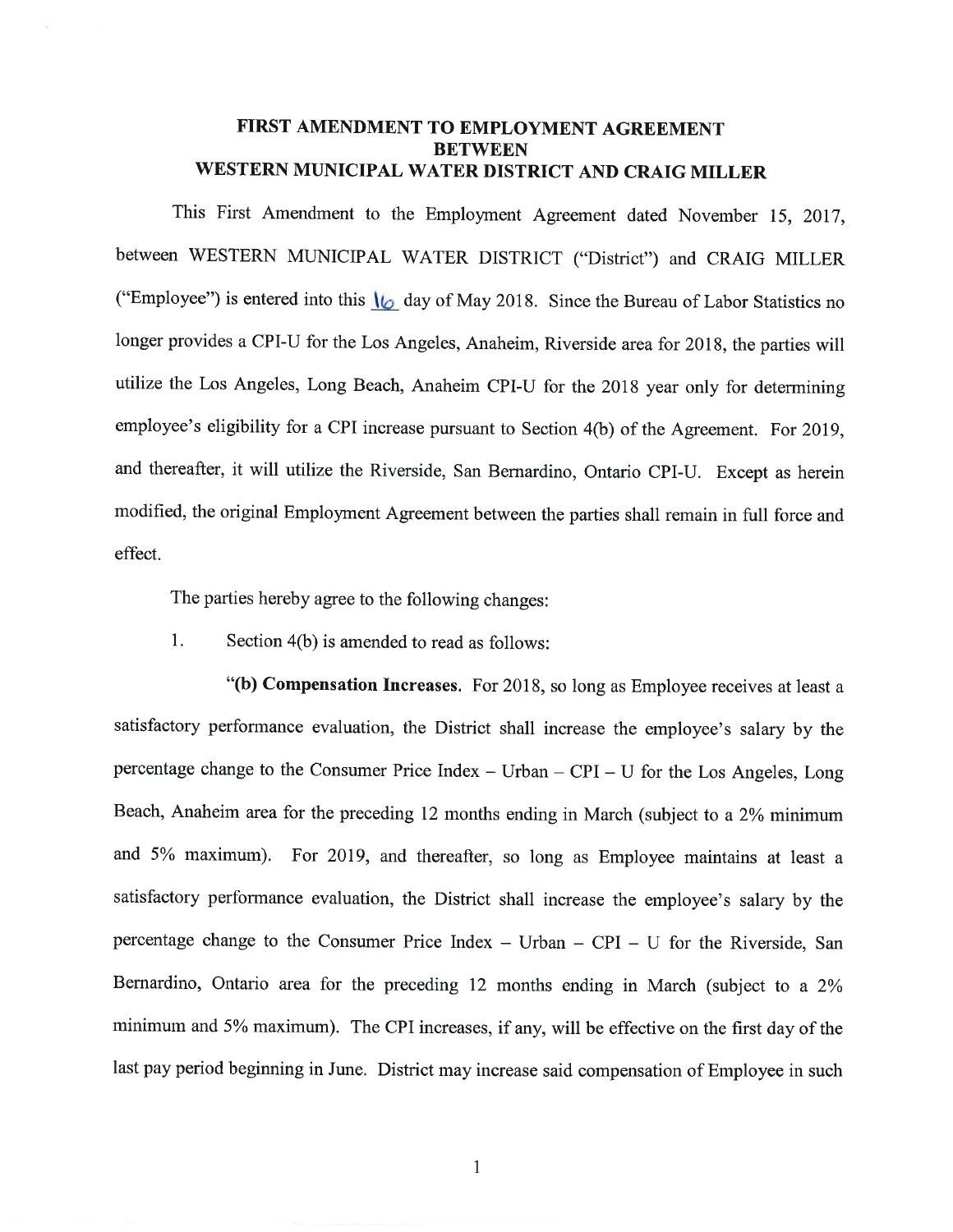amounts and to such extent as the Board may determine that is desirable to do so on the basis of a performance review of Employee. As an executive employee, governed by this Agreement, any and all adjustments to Employee's compensation will be obtained through negotiation with the Board and are not governed by the District's Personnel Policies or memorandum of understanding with an employee organization."

The District and the Employee have duly executed this First Amendment to Employment Agreement as of the date first written above.

**EMPLOYEE** 

Miller, General Manager STERN MUNICIPAL WATER **DISTRICT** 

**DISTRICT** 

By

Brenda Dennstedt, President WESTERN MUNICIPAL WATER **DISTRICT BOARD OF DIRECTORS**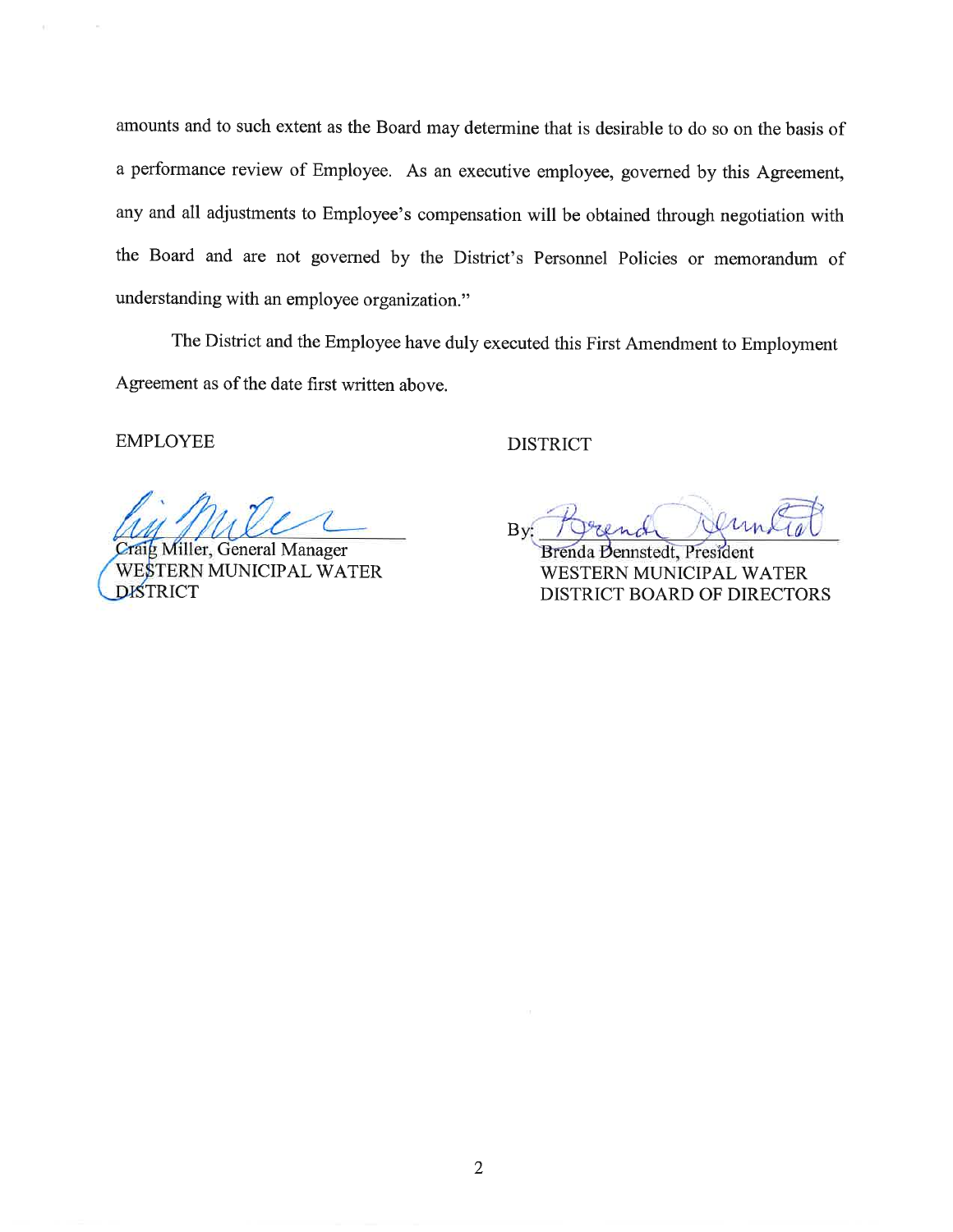# SECOND AMENDMENT TO EMPLOYMENT AGREEMENT **BETWEEN** WESTERN MUNICIPAL WATER DISTRICT AND CRAIG MILLER

This Second Amendment to the Employment Agreement dated November 15, 2017, between WESTERN MUNICIPAL WATER DISTRICT ("District") and CRAIG MILLER ("Employee") is entered into this  $19^{+k}$  of June 2019. In recognition of Employee's meritorious performance over the last year, the District's Board has agreed to add one additional week of vacation and one additional week of vacation cash out to Employee's benefit package. Except as herein modified and as modified by the First Amendment to the Employment Agreement, the original Employment Agreement between the parties shall remain in full force and effect.

The parties hereby agree that Section 4(e) is amended to read as follows:

"(e) Vacation Period. Employee will earn five (5) weeks of vacation annually, accrued pro rata throughout the year. Employee's vacation accrual will be subject to an eight week ceiling. Employee must use at least two (2) weeks accrued vacation time on an annual basis. Unused vacation will be paid out upon leaving the District. Employee may cash out up to three (3) weeks of vacation per calendar year."

The District and the Employee have duly executed this First Amendment to Employment Agreement as of the date first written above.

**EMPLOYEE** 

filler, General Manager ERN MUNICIPAL WATER

**DISTRICT** 

 $Bv:$ 

**Bob Stockton, President** WESTERN MUNICIPAL WATER DISTRICT BOARD OF DIRECTORS

 $\mathbf{1}$